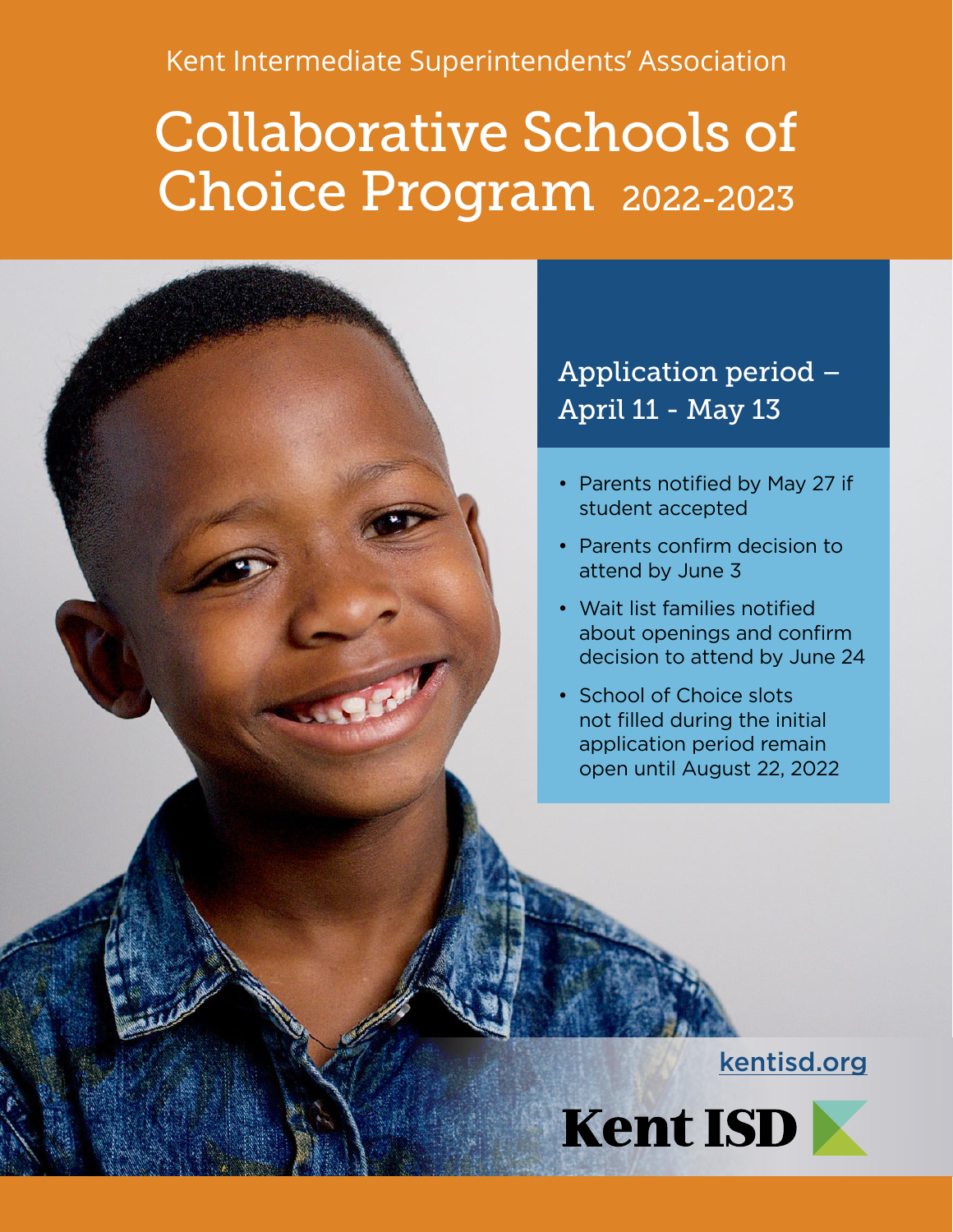To learn about school districts for your child, visit [kentisd.org](http://kentisd.org/) and [SchoolNewsNetwork.org](https://www.schoolnewsnetwork.org/)

#### Parents Can Apply By:

- Requesting a Schools of Choice application form from their resident district or choice district during the application period, **Monday, April 11, 2022 through 4:00pm on Friday, May 13, 2022 .**
- Completing and returning the application to the district of choice.

Be sure to indicate alternate school choices on the form, in case the district of choice has more applications than openings and must then have a lottery. Applications of students not selected in the lottery will be automatically forwarded to the alternate choices listed on the form and/or placed on a waiting list.

## How to Apply for Schools of Choice

### Other Important Deadlines:

- Parents will be notified if their student was accepted into the district of choice no later than **May 27.**
- Parents must confirm their decision to enroll with the school district by **June 3.**
- Parents with students on a waiting list will be notified if there are openings and will confirm decisions to enroll by **June 24.**

All 20 public school districts within Kent ISD participate in the Kent Intermediate Superintendents' Association Collaborative Schools of Choice Program. The program is coordinated by Kent ISD.

The plan is open to all families within Kent ISD. All students are eligible, regardless of grade level, ethnic background or student ability. The only limit on movement between school districts is the space available in the desired district.

Each year by early April, our school districts publish the number of Schools of Choice openings they will have for the coming school year and begin taking applications from parents who would like to select a new school district for their children.

Depending on the number of seats available and the number of applications for those openings, one of these things will happen:



- If a district has more openings available than applications, all eligible applicants will be invited to enroll their children.
- If a district has unused openings, those seats will remain open through August 22, 2022. That means parents interested in that district have the opportunity to apply for a Schools of Choice opening until school begins.
- If a district has more applications than seats available, a lottery will be conducted. Families selected through the lottery will be invited to enroll their children in their district of choice. (The application form submitted by families not selected in the lottery will be placed on a waiting list and/or forwarded to the family's alternate choice of schools for consideration.)

Parents will be notified if their student is accepted into the district desired. Once enrolled through Schools of Choice, that student can remain in the district for his or her entire school career. Siblings may be accepted by the district of choice as well.

#### The Schools of Choice Program helps parents explore the option of sending their children to a school district other than the one in which they live.

### Kent Intermediate Superintendents' Association Collaborative Schools of Choice Program

Note: Only one total application should be submitted per student.

- Transportation is not provided for Schools of Choice students; parents must provide their own transportation.
- Michigan law and the Kent Intermediate Superintendents' Association agree that siblings should be kept together in a single district whenever possible. As a result, siblings of current Choice students may receive preference in filling district openings.
- The Michigan High School Athletic Association requires students in grades 10-12 to wait one semester after enrolling in a new district (under Schools of Choice) before they can participate in athletics. For more information, visit the FAQ's on MHSAA's website: [mhsaa.com/AbouttheMHSAA/FAQs](https://www.mhsaa.com/About-the-MHSAA/FAQs)

## 10 Considerations When Selecting a School



Does the school and the community match your expectations? Are buildings presentable? Are teachers and students friendly?



What is the student-teacher ratio? Will your child get the attention he or she needs to succeed? Are students actively engaged in their education? Is there a sufficient mix of teaching and self-guided instruction to engage your child?



### Special Considerations for Parents & Students Considering Choice

What special services does the school offer? Does it offer the special needs or gifted and talented programming your child might require? Do the extracurricular and athletic offerings match your child's interests?



Does the curriculum meet state and national standards? Does the curriculum help prepare children for the realities of the working world and the diverse people they will meet? Does the district offer special programming focused in areas of interest to your child?



How does the school integrate technology into the classroom? Is technology integrated into the curriculum? Does the school have a well-equipped media center?



How does the school communicate with families? Do the opportunities for parent involvement meet your needs and desires? Are parents involved in their children's education?





Will school or self-provided transportation meet your child's needs? Will transportation capabilities allow your child to participate in the before- or after-school activities that meet his or her needs and interests?



Will there be consistency in the curriculum, the staff, and in your child's friends from year to year?



How does the school handle disciplinary matters? What is the parent's involvement in disciplinary matters?



What is the school doing to meet demands for improved student achievement? Are parents, teachers and administrators actively involved in efforts to ensure curriculum and technology are current and appropriate for student needs?